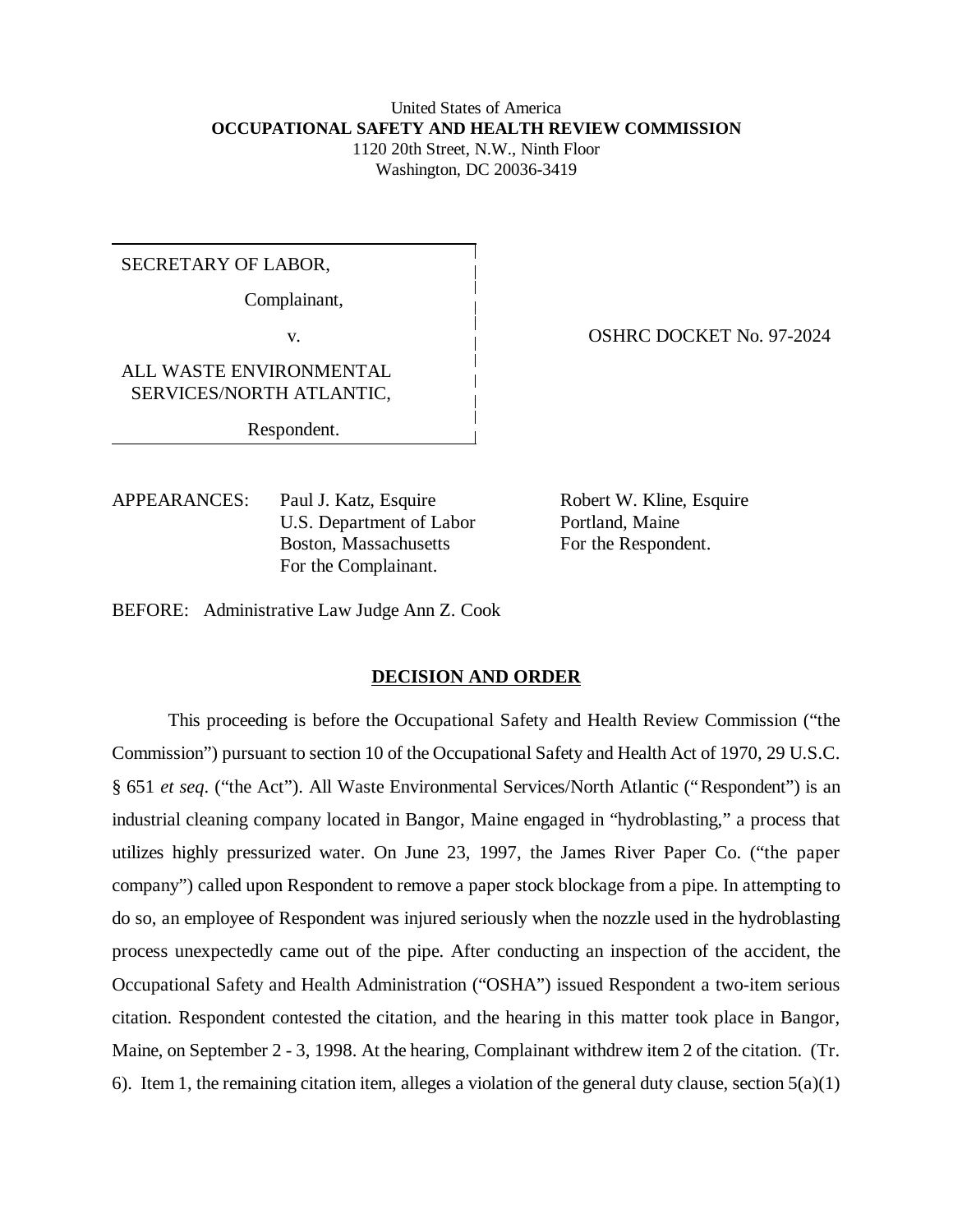of the Act. In support of the alleged violation, Complainant presented the testimony of an expert witness, the OSHA compliance officer who conducted the inspection, and two employees of Respondent. Respondent likewise presented the testimony of an expert witness and two employees. The parties have stipulated to the Commission's jurisdiction in this matter, *see* Joint Exhibit 1, and have also filed post-hearing briefs. The section  $5(a)(1)$  violation is affirmed.

## BACKGROUND

On June 23, 1997, Respondent sent a crew of four experienced employees to clean out a blocked pipe at the paper company by means of "line moling," which involved inserting a flexible lance similar to a hose into the pipe. At the front of the lance was a metal nozzle or "mole" which had one large forward-facing hole through which highly pressurized water shot out to clean the pipe. Water also shot out through 16 smaller backward-facing holes to propel the lance forward in the pipe.

Before calling Respondent, the paper company had pumped water into the 12-inch diameter pipe in an effort to clear it. When the crew arrived, the paper company was removing part of the pipe to make an opening for the crew to insert its lance. From the opening, which was 6 to 6.5 feet above the floor, the pipe rose vertically 15 to 20 feet and then turned 90 degrees and proceeded into a series of additional turns. No one knew then whether the blockage was above or below the 90-degree turn.

Respondent's crew consisted of a foreman, Dave Doane; the operator of the pressuregenerating pump unit; and two cleaners, one of whom was Aaron Emerson, whose job involved inserting the lance into the pipe. Emerson stood on a ledge 1 to 1.5 feet above the floor, Doane stood on the floor behind him at an angle, and the other two crew members were some distance away. Because of the small working space and the fear that debris from the blockage would fall out of the pipe opening and onto Emerson, the lance operator, Emerson and Doane at some point agreed that Doane would control the lance's foot pedal.<sup>1</sup> Stepping down on the pedal sent pressure into the lance, while stepping off the pedal shut off the pressure. On the first one or two attempts, the lance fell out

<sup>&</sup>lt;sup>1</sup>The testimony of Doane and Emerson conflicted on some points. Doane said he took over the pedal after one or two attempts to insert the lance, while Emerson indicated Doane had the pedal from the start. Doane also said that Emerson stood 6 feet back from the pipe opening as he worked the lance, while Emerson put the distance at 2 feet. (Tr. 44-45, 53-54, 108-09, 643-44).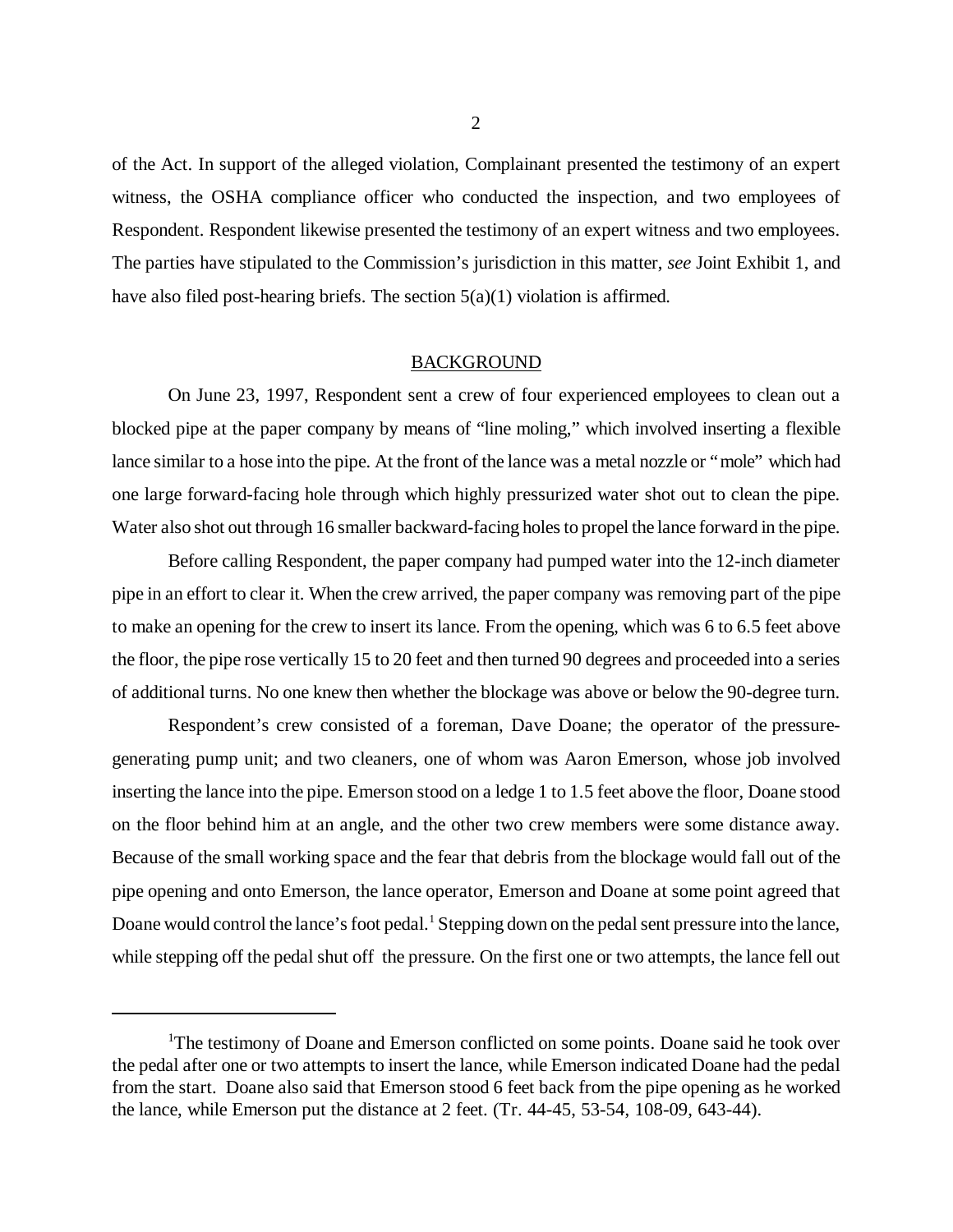of the pipe before it was pressurized. The next attempt was successful, and Emerson began working the lance forward to clean the pipe. Some three to five minutes later, after cleaning the first 2 to 3 feet of the pipe, the lance flew out of the pipe under pressure. It hit the floor and flipped around out of control, shooting Emerson with water in the chest, groin and thigh and knocking him to the floor. Emerson was injured to the extent that he had not returned to full-time work 14 months later.

 Emerson testified that he had no indication of a problem prior to the expulsion and that the mole exited backwards. Doane, on the other hand, testified that he felt the foot pedal jump suddenly but that the lance was out before he could take his foot off the pedal. Subsequent examination of the mole showed that a deteriorated "O" ring had dislodged and blocked several nozzle holes, causing the lance to erratically change direction and exit under pressure. The blockage in the pipe was ultimately removed by attaching the pump unit directly to the pipe at two locations further up the pipe, pressurizing the pipe to 600 to 700 p.s.i., and blowing the blockage out.

Respondent's company policy, as stated in its safety manual, is that the person inserting the lance also be the person operating the foot pedal. The extreme urgency of depressurizing an exiting lance dictates that the person with the first opportunity to sense a problem with the lance control the pedal. Respondent's company policy also requires the use of a "stinger" when line moling. A stinger is a rigid piece of pipe inserted between the lance and the mole that is longer than the width of the pipe and prevents the lance from turning and reversing direction in the pipe.

Although Respondent's employees are trained specifically to follow the company safety rules on stingers and pedal control, the rules are nonetheless only guidelines. If the crew decides it is safe to disregard a rule it may do so without notifying or obtaining approval from headquarters. On the day of the accident the crew considered using a stinger but did not do so. The crew also had with it that day a retention device, also called a "flange adapter" or "lance catcher," which fits over the pipe opening and through which the lance is inserted into the pipe. After the device is clamped shut, only the lance, and not the mole, can exit the pipe. Respondent had made the device and had been experimenting with it for a few weeks but had no safety rules about such devices. The crew did not use the device that day because it was too small to fit the pipe being cleared.

## CONTENTIONS AND ISSUES

3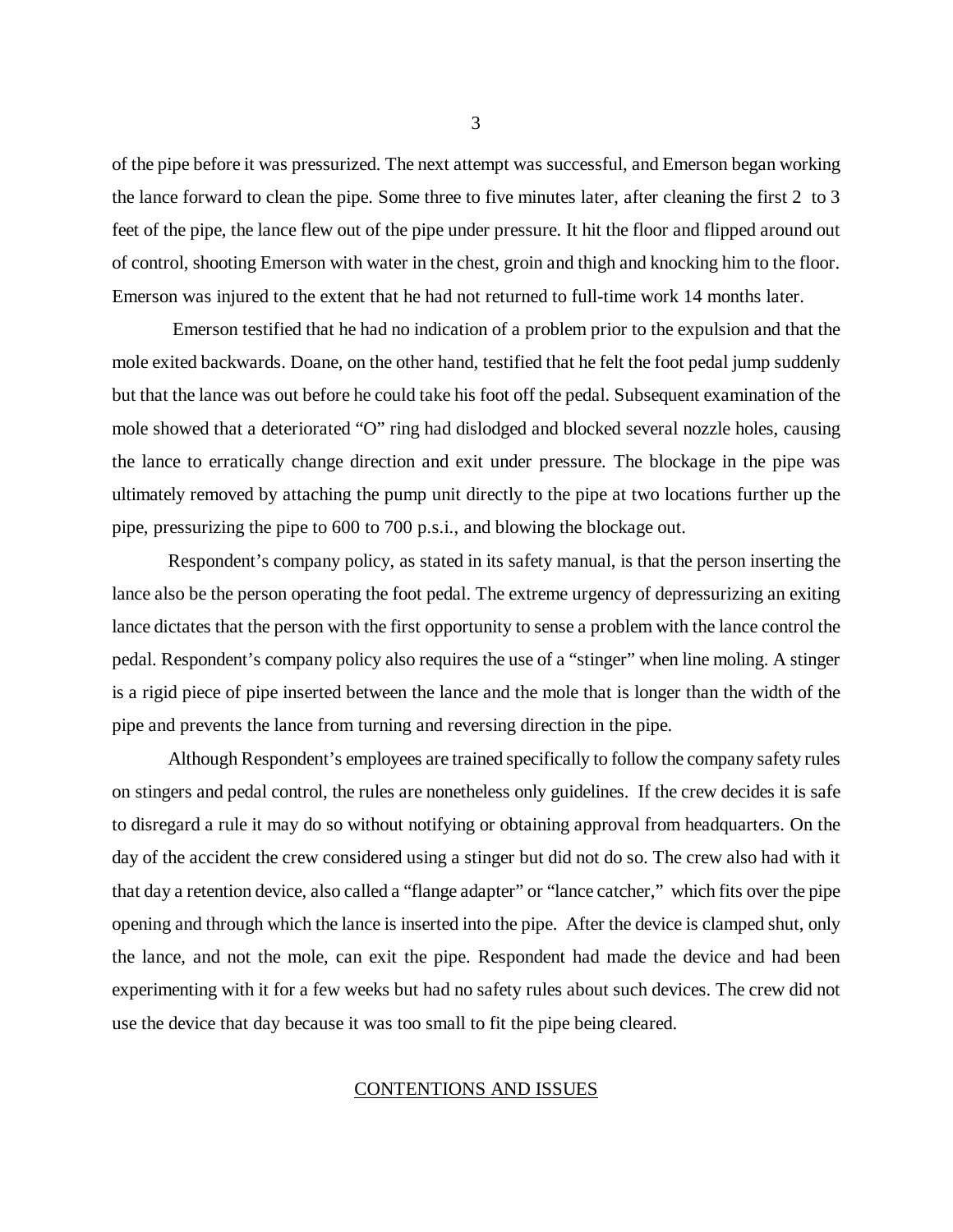Complainant alleges Respondent committed a serious violation of  $\S(3a)(1)$ , as follows:

[Respondent] did not furnish employment and a place of employment which were free from recognized hazards that were causing or likely to cause death or serious physical harm to employees in that employees were exposed to lacerations due to high pressure hydroblasting.

Pulp Mill, 2nd Floor - On June 23, 1997 employees were exposed to the hazard of being struck by high pressure water while hydroblasting a (12) twelve inch diameter vertical stock line and were not protected from the hose exiting the line while under pressure.

To establish a  $5(a)(1)$  violation, the Secretary must show by a preponderance of the evidence that: (1) a condition or activity in the employer's workplace presented a hazard to employees, (2) the cited employer or the employer's industry recognized the hazard, (3) the hazard was causing or likely to cause death or serious physical harm, and (4) feasible means existed to eliminate or materially reduce the hazard. *Well Solutions, Inc.*, 17 BNA OSHC 1211, 1213 (No. 91-340, 1995).

In her amended complaint, Complainant asserts three feasible and acceptable abatement methods:

(1) to provide a device the hose passes through which is secured to the line being cleaned and prevents the nozzle from exiting the pipe [retention device], (2) if the possibility exists that the hose can turn in the line ... to install a "stinger" (metal extension) ... on the front end of the lance, and (3) to require that the person inserting/operating the lance be in control of the dump control vale (foot pedal).

In her brief, Complainant urges two additional abatement methods based upon entering the pipe at a different location. However, these two methods were not pleaded or argued at trial, and I find that Respondent had neither adequate notice of these methods nor adequate opportunity to contest them; accordingly, I will not consider them. *See* Federal Rule of Civil Procedure 15(b).

Respondent contends that the blockage of the nozzle holes by a disintegrated O ring was a freak occurrence and that neither it nor its industry recognized as a hazard the more general danger of a lance ejecting under pressure. Respondent also disputes the feasibility of the three proposed abatement methods, asserting that engulfment by the dislodged blockage posed a competing hazard justifying separation of the lance and pedal operations. Respondent further asserts that the pipe configuration precluded the use of a stinger, which in any event would not have prevented the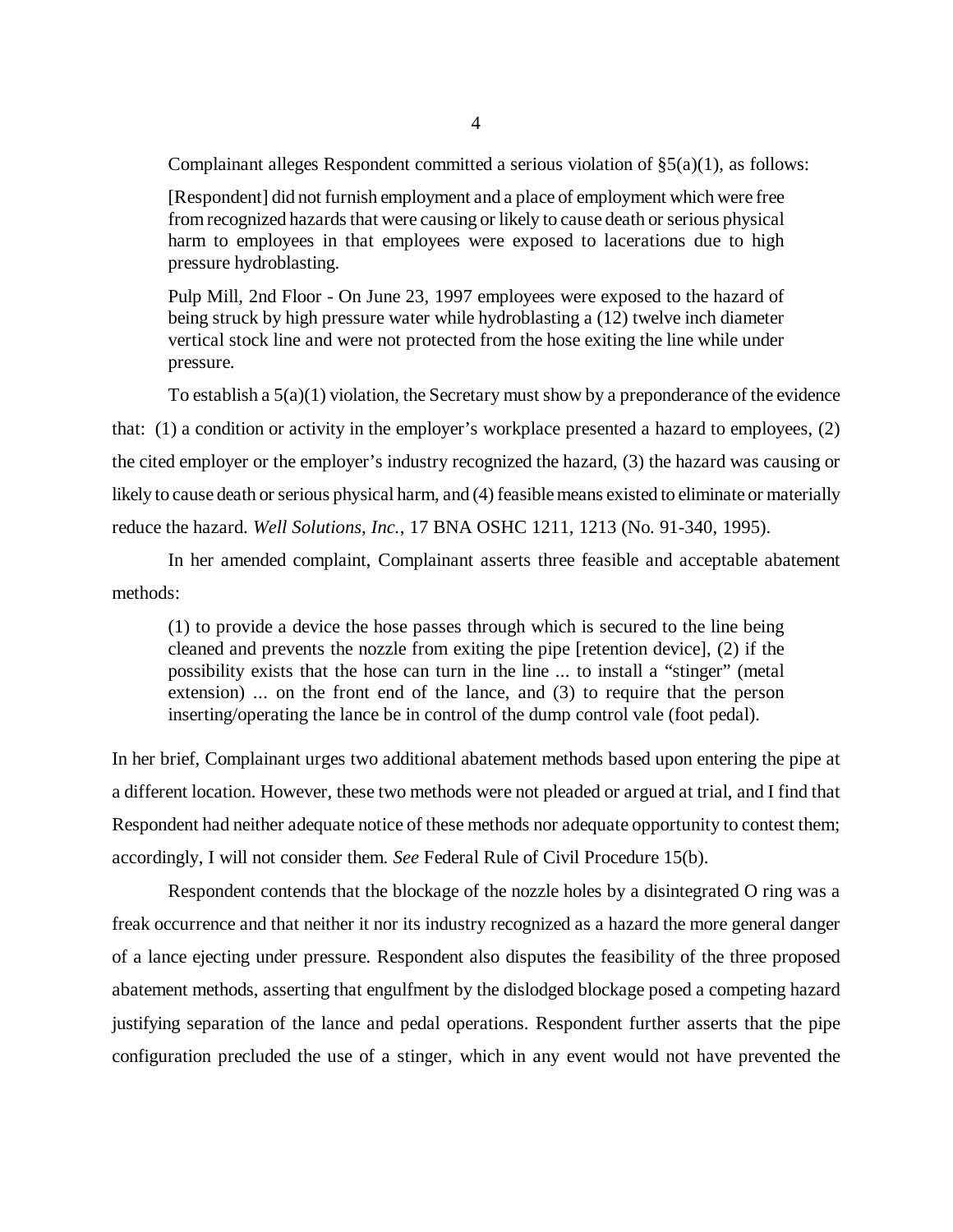backward expulsion of the mole that caused the injury. Finally, Respondent asserts that retention devices were not then in general use and were not a recognized means of abatement.

Respondent correctly notes that the occurrence of the accident does not establish the existence of a hazard. It is the hazard, not the specific incident that resulted in injury, that is relevant in determining the existence of a recognized hazard. *Brennan v. OSHRC*, 494 F.2d 460, 463 (8th Cir. 1974). Similarly, in order to prevail, the Secretary must show not that an identified abatement measure would have prevented the accident, but, rather, that the abatement measure would have reduced the risk of severe injury from the hazard. The proposed measures are judged by what a reasonable person familiar with the conditions of the industry would have instituted. *Pratt & Whitney Aircraft v. Secretary of Labor*, 649 F.2d 96, 106 (2d Cir. 1980).

#### DISCUSSION

### The Hazard

Complainant's expert, Dr. George Savanick, is president of the Waterjet Technology Association ("WJTA") and a recognized expert in hydroblasting. He stated that an out-of-control mole or lance is "the most hazardous situation confronted in the waterjet cleaning industry today" in that an expelled pressurized lance will hit the floor, bounce and ricochet out of control until it is depressurized. He further testified that forceful lance ejection is "universally recognized as a hazard" in the industry, that it is addressed in all company safety manuals, and that although it occurs infrequently it has caused fatalities and many serious injuries.<sup>2</sup> Dr. Savanick explained that pressurized lance ejections have one of three causes. Most commonly, it is caused by "hydro-locking," which creates a small explosion in the pipe that forces the mole out backward. Less commonly, ejection is caused by blockage of all of the backward-facing nozzle holes, resulting in the lance shooting out backwards, or by blockage of only some of the backward-facing holes, which usually results in the lance making a U-turn in the pipe and exiting mole-first. Even with a backward ejection there is

<sup>&</sup>lt;sup>2</sup>Emerson, the injured employee, and Galen Cook, Respondent's safety supervisor, testified that it was well known in the industry that lances could come out under pressure and cause serious injuries. (Tr. 626-27, 661-65). Doane, the crew foreman, and Wilbur Libby, the field supervisor, testified to the contrary; however, their testimony in this regard was evasive, equivocal and unpersuasive (Tr. 26-33, 38-39, 156, 165-67, 214).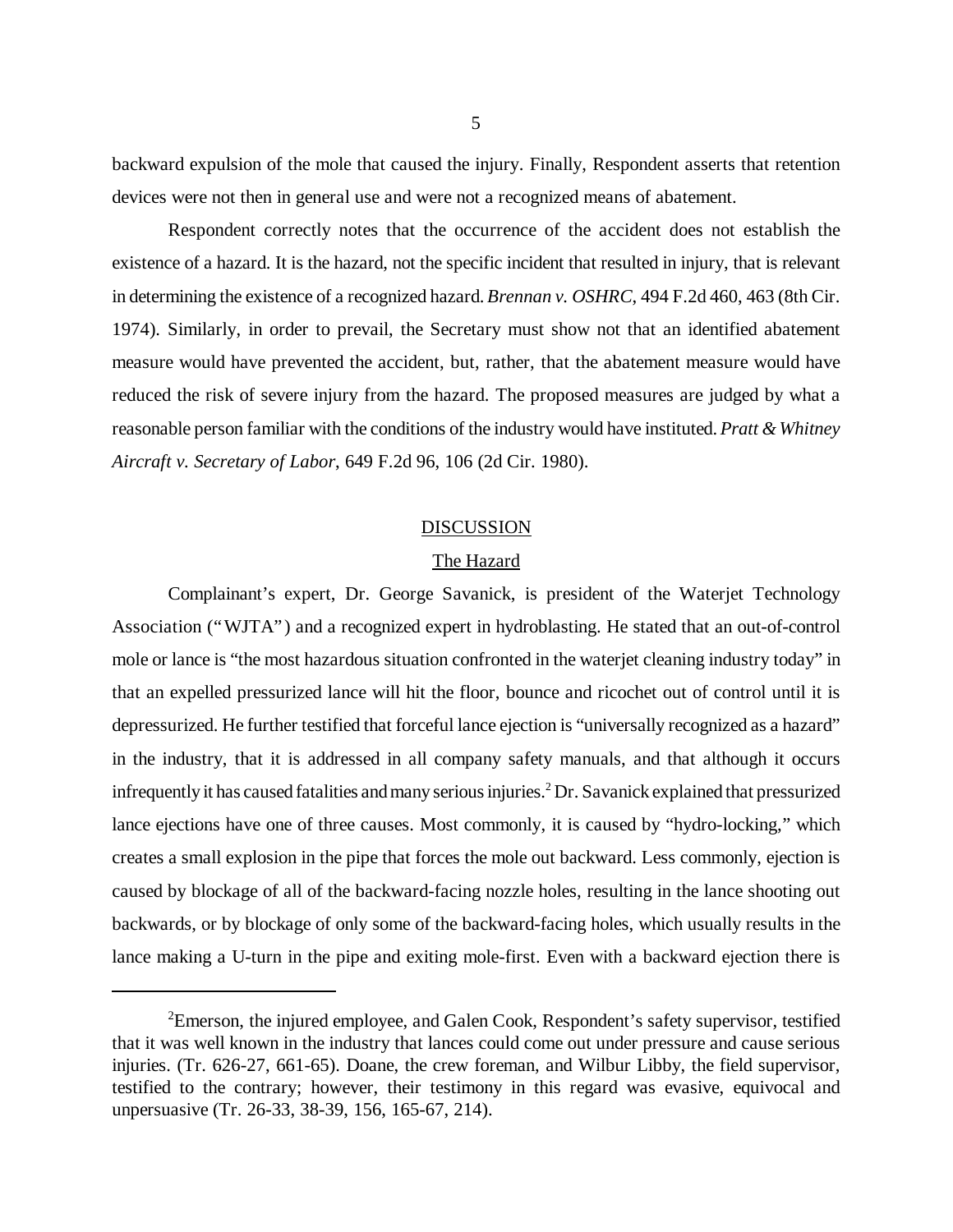usually some component of turn. Thus, an expelled lance may exit mole-first or mole-last. The hazard is that it can come out under pressure either way. (Tr. 384-93, 395, 398-400, 407, 438-39; Ex. G-9c, p. 2).

Dr. Savanick's extensive experience, practical knowledge of the industry, and clear and direct testimony made him a very credible witness. Based on his testimony, I find that Complainant has established that there was a hazard that a pressurized lance could eject from the pipe, that the hazard was recognized by the industry, and that the hazard could cause serious physical injury or death. This finding is bolstered by Respondent's safety manual, which mandates two practices designed to lessen the hazard of a forceful ejection, from which I infer that Respondent recognized the existence of the hazard. *See* Ex. G-1, p. III-22. Respondent's expert witness, James Ekedahl, a professional engineer, was accepted as an expert only for purposes of computing the forces bearing on the mole before it ejected and injured Emerson. (Tr. 590). His testimony did not rebut that of Dr. Savanick, and, accordingly, I need not consider it further.

#### The Abatement Methods

Dr. Savanick testified that the most commonly-employed precautions against a pressurized nozzle's unexpected expulsion are using a stinger and unifying control of the lance and the foot pedal. He explained that a stinger prevents a lance from turning in a pipe more than 90 degrees, impedes lesser rotations, and slows backward ejections. He also explained that the extreme importance of deenergizing the mole necessitates that pedal control be retained by the lance operator, the person most likely to sense anything going wrong. Dr. Savanick said that both means are "universal" safety requirements that are specified in all company safety manuals, including that of Respondent, and that both have been required by the WJTA since its inception. (Tr. 393-95, 399-400, 438-39, 441-42, 452-54).

Dr. Savanick strongly criticized the crew's decision to disregard Respondent's safety requirements and to proceed with this inherently dangerous job without consulting the company safety director or others at headquarters. He said that crew members are not the best persons to make such decisions because their eagerness to get the job done often interferes with prudent judgment. (Tr. 405, 433-35). He also said that a retention device would have stopped or slowed any ejecting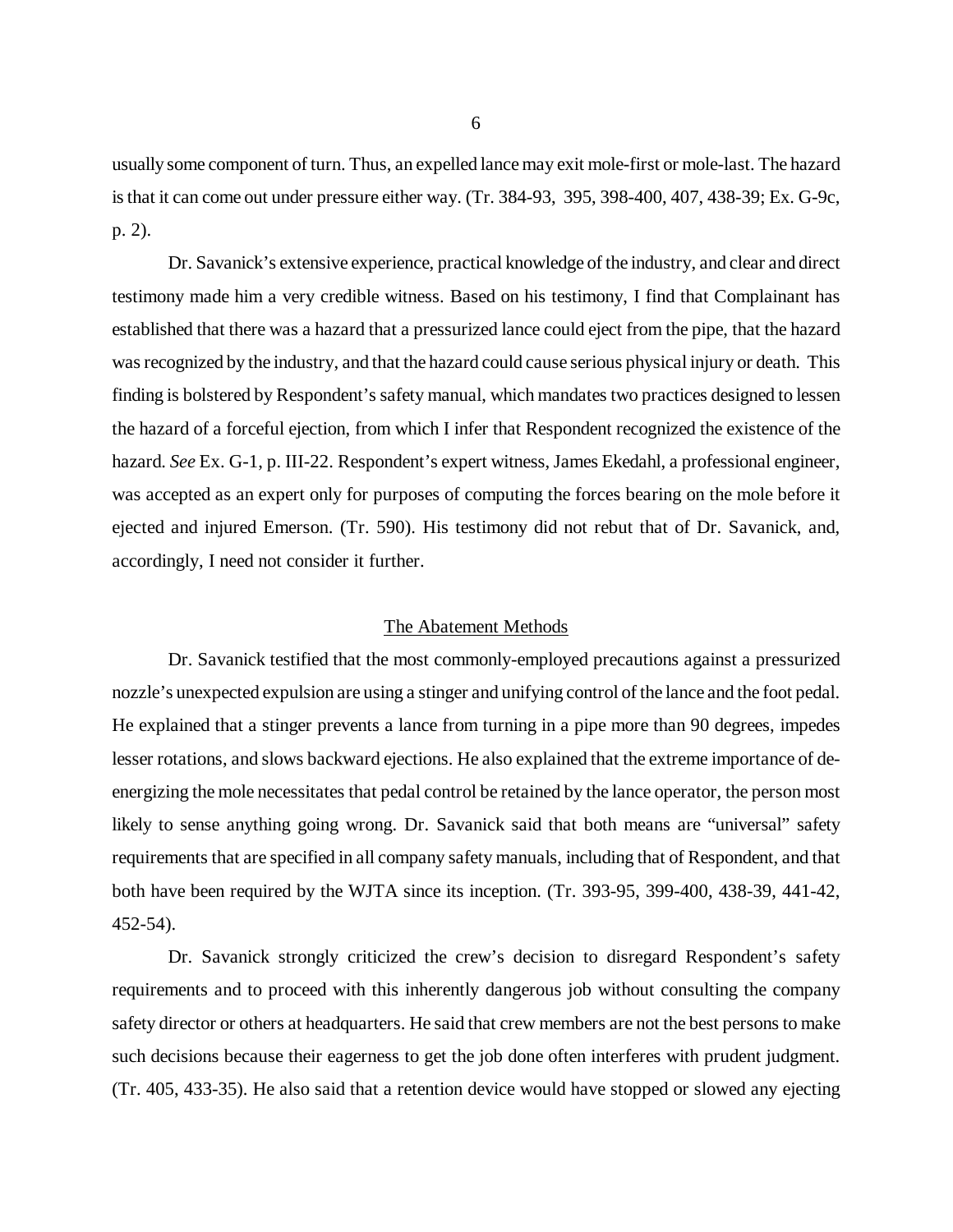lance. (Tr. 430-33). Respondent's field supervisor and its safety supervisor concurred with Dr. Savanick's testimony that a retention device would have protected the lance operator by slowing or stopping a lance ejection. (Tr. 163, 167, 628). Dr. Savanick testified that at the time of the accident retention devices were used primarily by large firms, that they had to be fabricated in-house as they were not then commercially available, and that neither the WJTA nor Respondent's safety rules required them. (Tr. 433, 439-41, 488). However, Respondent's employees' testimony establishes that Respondent, a medium-sized firm, had manufactured a retention device in-house a few weeks earlier and had been experimenting with it. Their testimony also establishes that the crew had taken the retention device to the site of the accident but had not used it because it did not fit the pipe. (Tr. 89, 157, 159, 449-41, 621-25). Dr. Savanick faulted the crew for not having taken the half hour or so required to manufacture a retention device of the appropriate size.<sup>3</sup> (Tr. 431-32).

I conclude that Complainant has met her burden of demonstrating that a reasonable person familiar with the conditions of the industry would have used the abatement measures set out in the citation. The foregoing clearly establishes this is the case with respect to using a stinger and having the same person operate the lance and the foot pedal. As to using a retention device, Respondent argues that such devices were not a recognized means of abatement and that the one at the accident site was a "test piece" fabricated to protect against hand injuries during insertion of the lance or to facilitate cleaning the end of the pipe.<sup>4</sup> Although retention devices were not then required by industry safety rules or available commercially, the fact that the crew had one at the site belies Respondent's argument. Moreover, Respondent's own employees acknowledged that use of the device would have prevented Emerson's injury. (Tr. 89, 167). Finally, Dr. Savanick was plainly of the opinion that Respondent should have taken the time to fabricate a retention device for use at the site. (Tr. 431-33). Respondent's argument is therefore rejected.

 $3$ The parties stipulated that the paper company was about 15 miles from Respondent's facility. (Joint Exhibit 1).

<sup>&</sup>lt;sup>4</sup>Respondent's safety supervisor testified its purpose was to protect the operator's hand when inserting the lance into the pipe, while Respondent's field supervisor and crew foreman each testified its purpose was to facilitate cleaning the near end of the pipe. However, all agreed it either could or would stop a pressurized mole from coming out. (Tr. 89, 157, 159-60, 167, 621-24, 621-26, 628).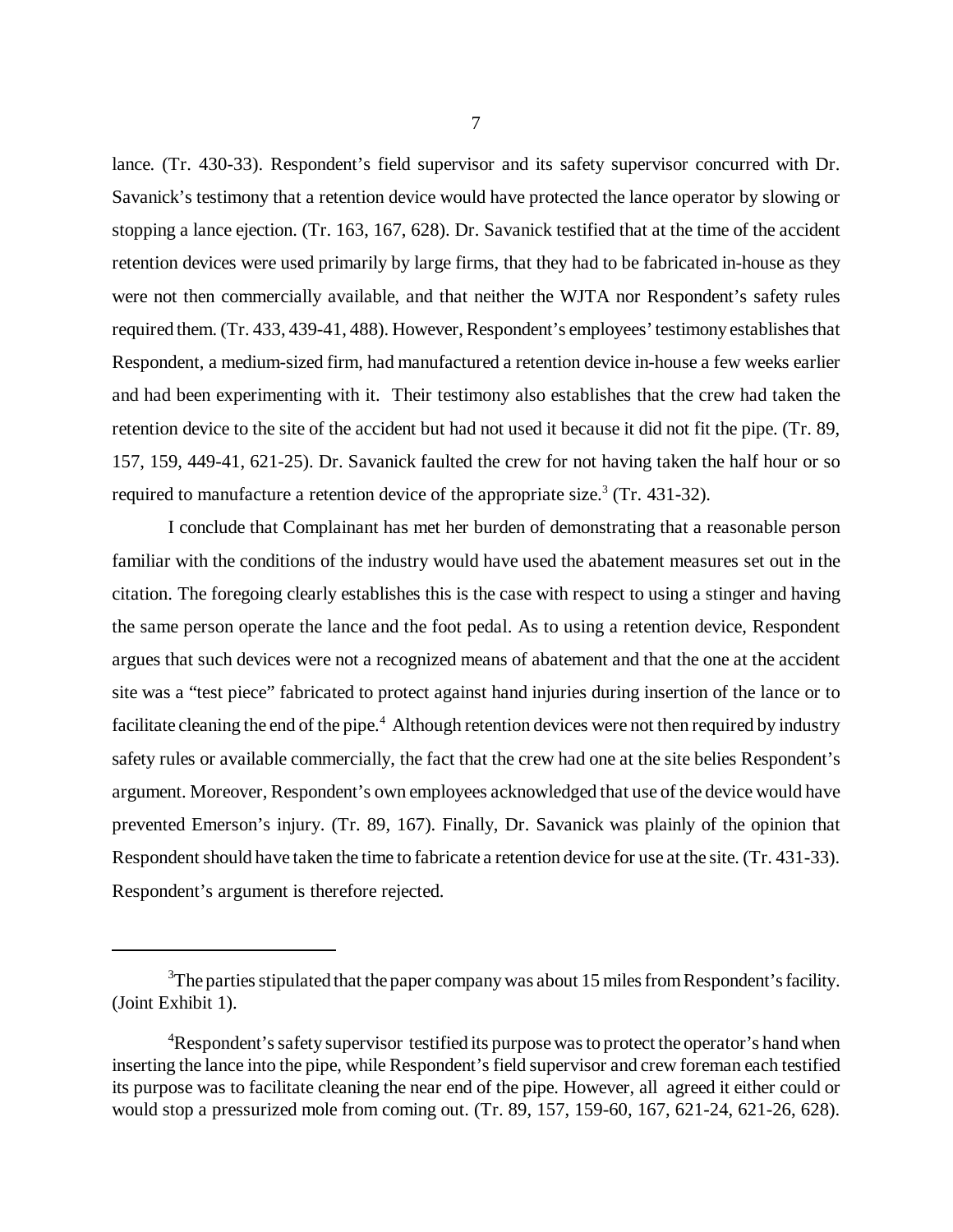#### Respondent's Asserted Defenses

Respondent contends that the proposed abatement measures were infeasible and/or a greater hazard, and asserts several reasons for disregarding its safety rule and separating lance operation and pedal control. Doane and Emerson testified they did so because, knowing of the paper company's attempt to flush the blockage out with water, they feared Emerson might be engulfed by debris falling from the opening of the vertically-aligned pipe when the blockage was cleared. (Tr. 77, 94-97, 642). They also said that inserting the lance in the pipe was complicated by the pipe opening being some 6 feet above the floor and the working space being cramped, both of which led Emerson to stand on a ledge not much wider than the foot pedal. (Tr. 104-06, 652, 653, 659, 661). However, neither witness considered entering the pipe at a different location or accomplishing the job in a different manner, and both testified that Emerson was not standing under the pipe opening, but, rather, some 2 feet to the side. (Tr. 77-79, 86, 90, 643). Moreover, Dr. Savanick's unrefuted testimony was that engulfment was not a recognized danger in the industry and that he had never heard of an instance in which it was a problem. In his estimation, had the blockage been dislodged, less than half a cubic yard of debris would have fallen on Emerson. Dr. Savanick further testified that any discharged water would have run off Emerson and into the drain. (Tr. 401-02, 542-43). Emerson would have gotten wetter and dirtier, but he would not have been engulfed.

Respondent's employees offered several reasons for not having used a stinger, including the difficulty of getting around the 90-degree turn 20 feet above the opening, the added weight of the stinger hindering the lance's climb, and the greater difficulty in re-climbing a clean pipe that offered less traction in the event the stinger had to be removed to clear the 90-degree turn. (Tr. 85-87, 98, 100-03, 173, 194-96, 199). However, Dr. Savanick persuasively countered these assertions. First, he testified that clearing the 90-degree turn in the upper pipe would probably require withdrawing the lance and removing the stinger but that doing so would take only a few minutes. Second, he testified that a stinger added little weight in comparison to thrust and would not noticeably slow a lance's climb. Third, he explained that it is no harder to climb a clean pipe because the mole climbs by the thrust from its backward-facing jets, much as a jet engine propels itself, and does not depend on traction. He emphasized that whatever inconvenience retracting the lance and removing the stinger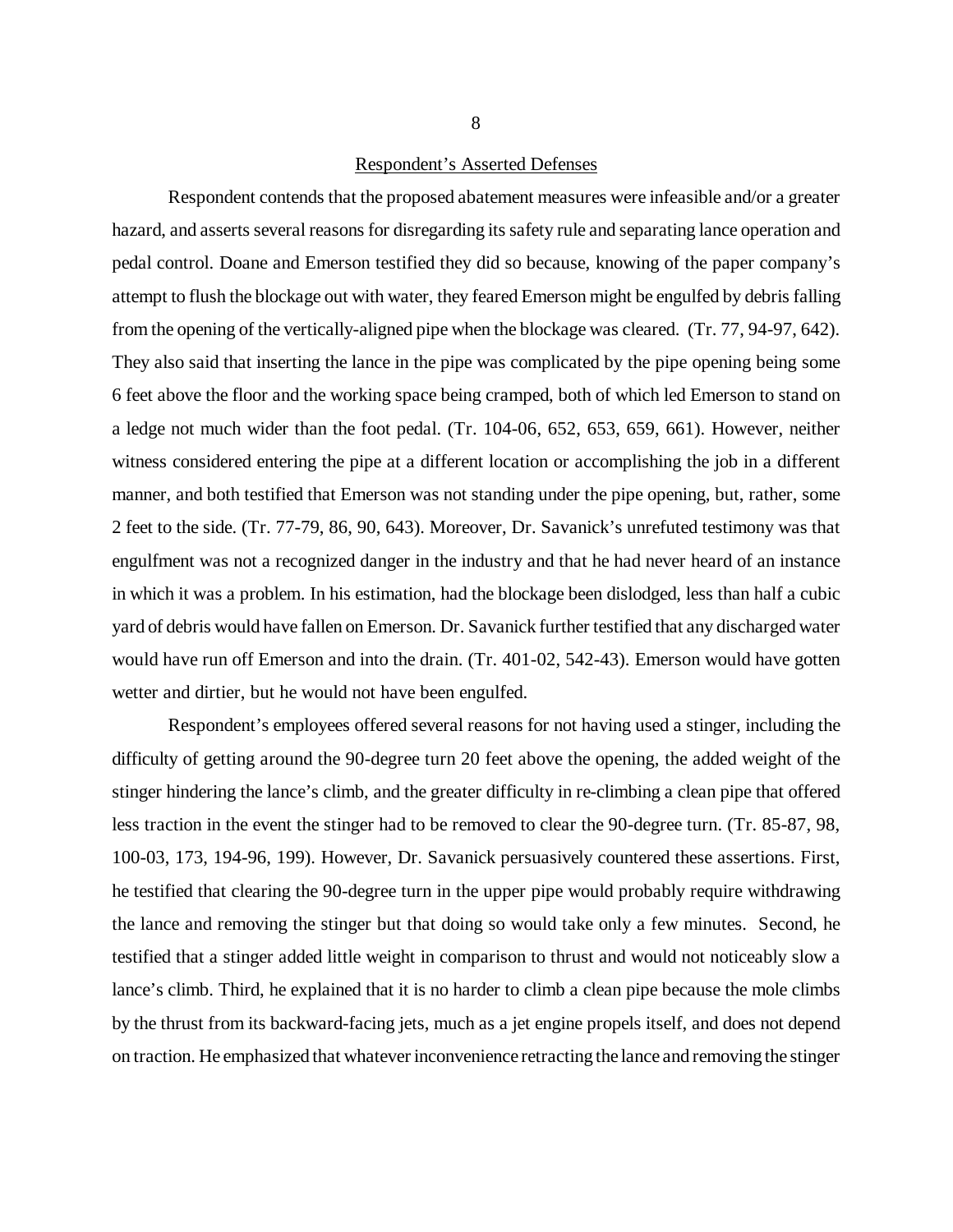to navigate the 90-degree turn might have occasioned was outweighed by the protection provided by the stinger during the first ascent. (Tr. 416-21, 519-20, 541-42 ).

Respondent's final assertion is that retention devices were not a recognized abatement means at the time of the accident. However, this assertion has already been addressed and rejected *supra*. On the basis of the record, Respondent has failed to demonstrate that the proposed abatement means were infeasible or that they would have exposed its employees to a greater hazard. The alleged violation of section 5(a)(1) of the Act is consequently affirmed.

## Penalty Assessment

The Commission is the final arbiter of penalties in all contested cases. In determining an appropriate penalty, the Commission considers the size of the employer's business, its history of previous violations, the employer's good faith, and the gravity of the violation. The gravity of the violation is the principal factor to be considered. Complainant has proposed a penalty of \$7,000.00 for this citation item. The record shows that Respondent is a medium-sized company with no demonstrated history of prior violations. The record also shows that the gravity of the violative condition was high because it posed the threat of death or very serious injury. In fact, the injuries that resulted from the violative condition were so serious that after 14 months the employee was still unable to return to his job. Upon considering the required penalty factors and the circumstances of this case, the proposed penalty of \$7,000.00 is appropriate and is accordingly assessed.

### FINDINGS OF FACT

The foregoing constitutes my findings of fact in accordance with Federal Rule of Civil Procedure 52(a). Any proposed findings of fact inconsistent with this decision are hereby denied.